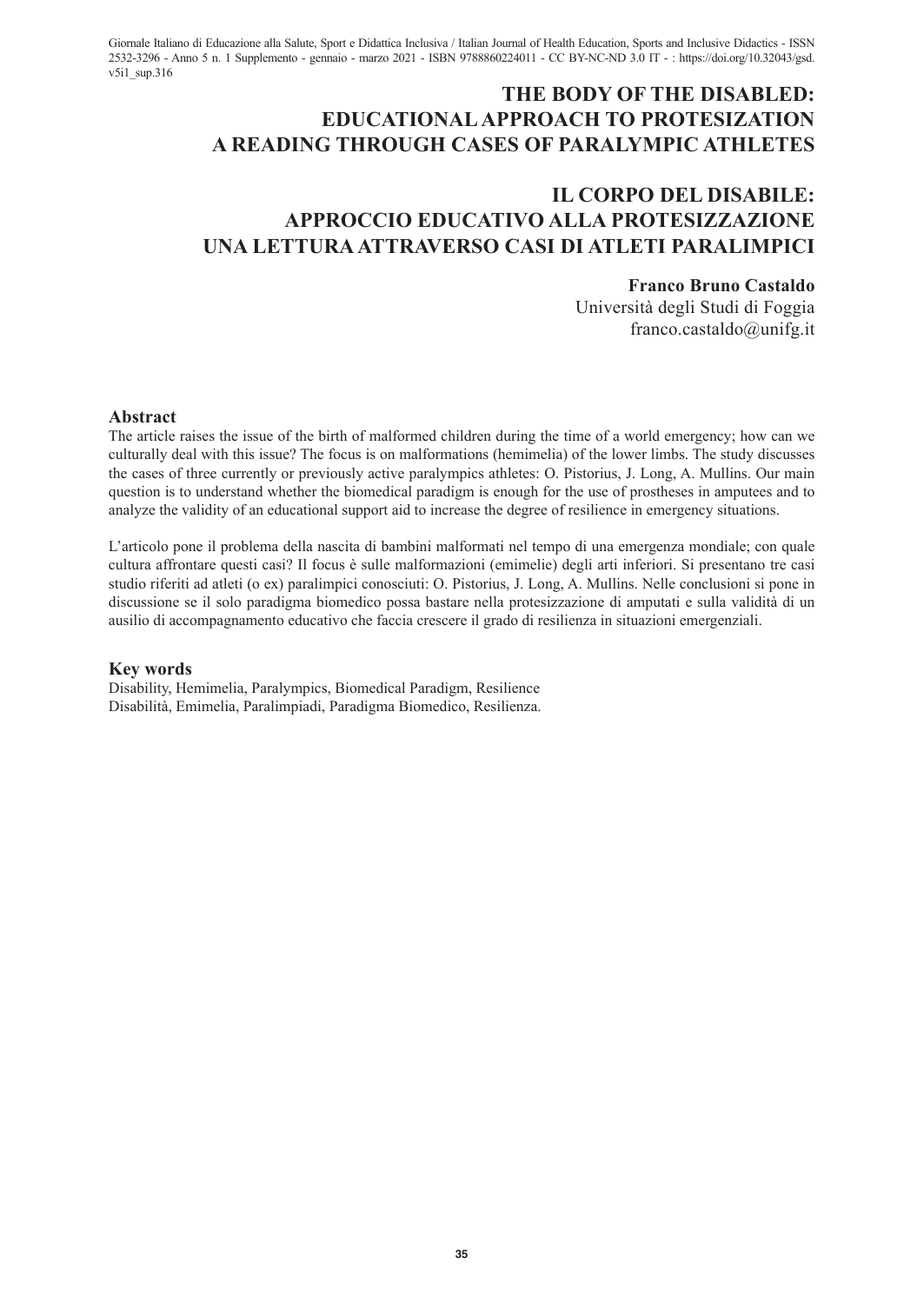The men, even if they must die, they were born not to die but to begin with. **Hanna Arendt** 

#### **Introduction**

The Italian population counts 60mlm317 thousand inhabitants on 1 January 2020. This data has been falling continuously for five years; indeed, since 2015 we have had a decrease of almost 551 thousand residents. In 2019 there were 420,170 registered in the birth offices, with a decrease of over 19 thousand units in 2018 (-4.5%). For 100 deceased people only 67 children are born (in 2010 there were 96). The balance of births and deaths was 212 thousand in 2019 (ISTAT, 2020).

According to the Italian Society of Neonatology (SIN), co-founder since 2015 of the World Birth Defects Day, -25,000 children are born each year in Italy with various types of malformation (worldwide about 8mln); these malformations, are responsible for about 25% of deaths before birth, and about 45% after birth particularly in the first year of life (Richmond, Atkins, 2005; WHO, 2004;2006;2008;2010; ISTISAN, 2011).

In the framework of malformations (different types, and not only physical ones), the focus that we discuss, concerns the congenital malformations of the lower limbs. The recovery of the data is extremely difficult. We found a reliable number from a report ISS, 2011 (ISTISAN n° 15/16). The report states that from a total of 21821 malformed newborn, 6122 showed lower limbs congenital defects.

In 2017 the WHO (World Health Organization) published the document "Leading the realization of human rights to health and through health", in which it reiterates these concepts: *We all have the right to the highest attainable level of physical and mental health, without discrimination, wherever we are and whatever our circumstances. [...] Good health not only depends but is also a prerequisite for the pursuit of other rights. Human rights cannot be fully enjoyed without health; likewise, health cannot be fully enjoyed without the dignity supported by all other human rights.*

This document was preceded by the report "The Global Strategy for Women's, Children's and Adolescents' Health 2016-2030". During its presentation, UN Secretary General Antonio Guterres, said: *"In times of complex development challenges, the investments we make today in the health and well-being of women, children and adolescents will help build peaceful, sustainable and inclusive societies through the Sustainable Development Goals"*.

#### **The Subject**

Despite the COVID 19 pandemic orients our reflections on the use of the body and its care, it still remains an "emergency in the emergency". Indeed, the management of subjects affected by congenital malformations, their educational direction and care approach, and the coexistence of both, is still a main issue.

A recent Italian conference has offered us the possibility of reflections with the curvature that we have offered previously. The first edition of the Festival of Paralympic Culture was held in Rome in November 2018.

During the press conference before the opening ceremony, the president of the CIP (Italian Paralympic Committee) Luca Pancalli, said: *"In recent decades we have gone from being handicapped and disabled, to being paralympic: not only has the terminology changed -which today no longer calls for bodily deprivation- but the way of perceiving disability in our country has changed. What is the mission of the paralympic movement has been accomplished, changing the perception of disability using the strength of the highest level athletes. [... ] "The cultural revolutions take place for several reasons: We have used sport as a tool and not only as an end*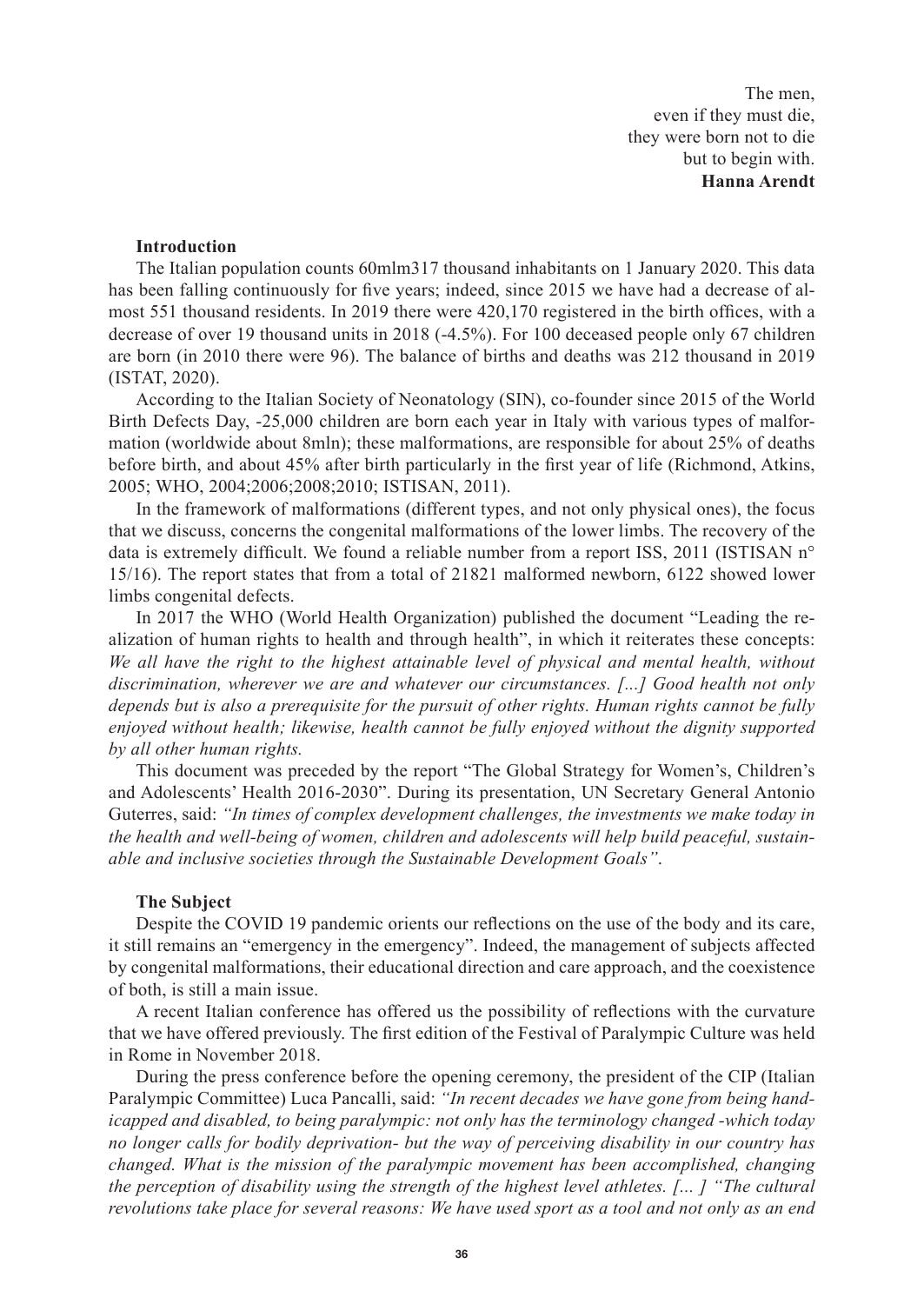*to set in motion a mechanism of cultural revolution in the country. It may seem presumptuous, but we want to do exactly that and that's what is happening".*

The reflections we propose in this work are inspired by what it is stated above; the birth of a malformed child, raises the necessity to adopt new "emergency" skills. How do we have to deal with it? What are the tools? What are the results? We need an "emotional capital" as expressed by Mariavittoria Isidori, who says: *"culture, but also education, can perform various functions: through contact with people who have already experienced similar situations, cultural and educational systems can put the subject that for the first time is in that type of condition, able to understand, assimilate how much the crisis experience can "teach".* (Isidori, 2012).

Our intent is to present case studies from which we can discern the best approach and implementation. We will do it using the stories of paralympic athletes with different malformation needs (cultural, physical, psychological). In this specific case, we will talk about athletes with lower limb malformations.

#### **Case-History:**

We present below the cases of three famous Paralympic athletes associated by malformations. We discuss the solutions adopted (by their parents), and the relationship with their prosthetics.

#### **AIMEE MULLINS**

Aimee Mullins was born on 20/07/1975 with a hemimelia peroneale and underwent amputation of the legs below the knee when she was one year old. She learned to walk on prosthetics, and then to run, competing nationally and internationally as speed champion, setting world records at the 1996 Paralympics. She graduated in "History and Diplomacy" at the prestigious Georgetown University, where she was the first double amputee to compete in the 1st Division of the NCAA, National Collegiate Athletic Association. Despite her prosthetics, she is a model, starting with a legendary runway show of Alexander Mcqueen; she then devotes herself toacting, playing the Leopard Queen, in Matthew Barney's Cremaster Cycle. In 2008 she was the official ambassador of the Tribeca/ESPN Sports Film Festival. She is also known as a supporter, model and public speaker (TED Talks 5 million views) and her face becomes a symbol of possibility and human potential.

Athlete Model Actress (life history in www.aimeemullins.com).

#### **JESSICA LONG**

Jessica Tatiana Long is born on 29/02/1992 in Siberia; she was abandoned in an orphanage, because she had fibular hemimelia; at 13 months old, she was adopted in the United States by a Baltimore family and at 18 months old, she suffered an amputation of both legs at knee level. She started to play sports at an early age, with gymnastics, but at the age of six, she started swimming. At the age of 12, she became the youngest member of the Paralympic team in the United States, making his international debut at the 2004 Athens Games and winning three gold medals. She is one of the most decorated swimmers in the world with 23 medals, 13 of which are gold medals. She was appointed among the "Women of the Year 2011-12" by the US Olympic Committee, for the eight medals won in London 2012. To the question why this sport, she answered: "Initially I was fond of gymnastics, but because of the damage I had to my knees with prosthetic legs, I changed, also encouraged by the fact that I did not have to wear prosthetics " [www.paralympic.org/jessica-long].

### **OSCAR PISTORIUS**

Oscar Leonard Carl Pistorius was born on 22/11/1986, with a fibular hemimelia; at 11 months he was amputated of both legs under the knees. He soon began to practice sports: at the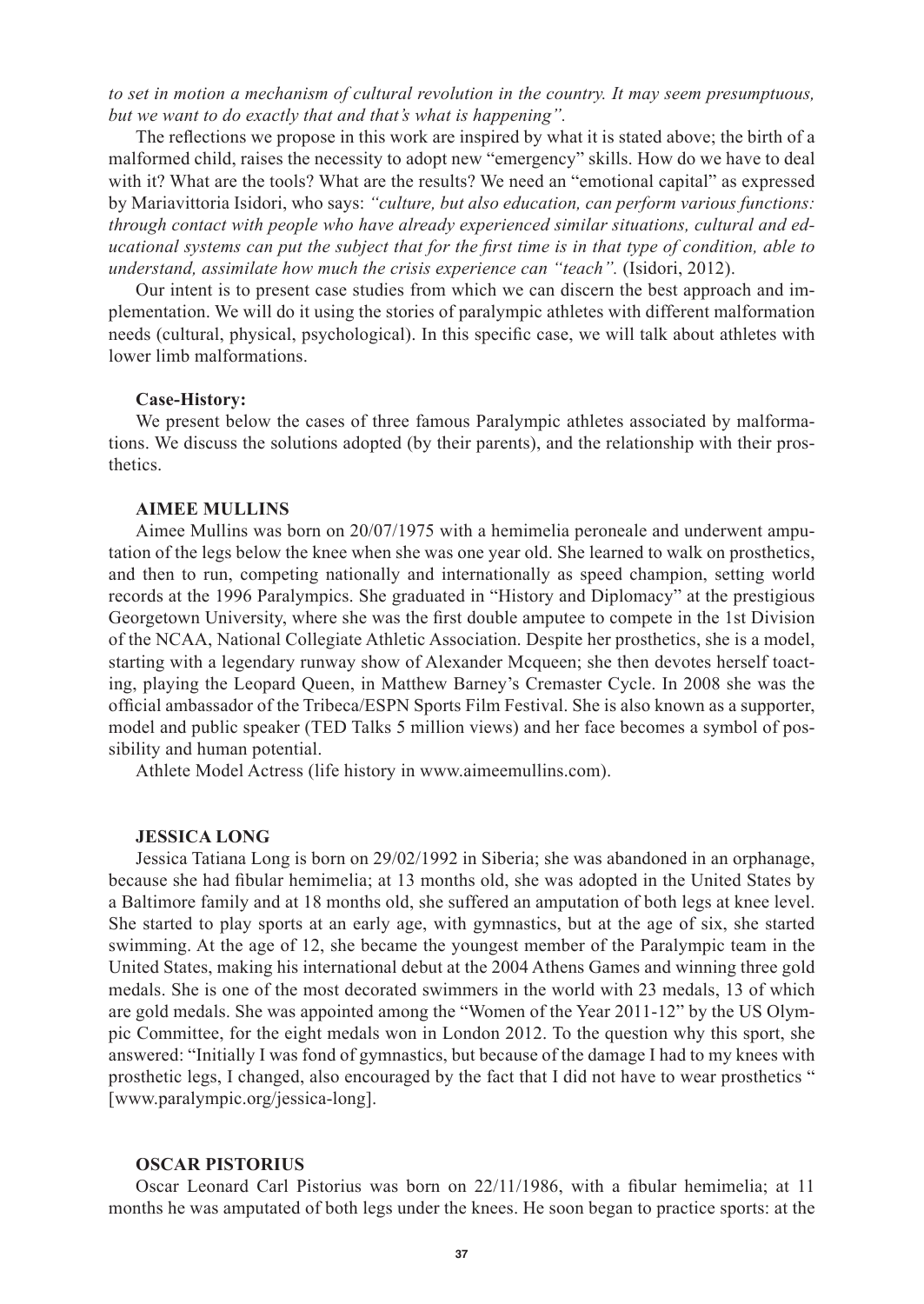age of 11 he began playing rugby; he then moved on to water polo, tennis and then to wrestling. In 2003 he left rugby and moved to athletic particularly in the 400 meter run. After a long legal battle in 2012, he was admitted to the London Olympics to run with abled runners using special prosthetics "carbon fiber prosthetics" or "Cheetah", for which he used to be called "Blade Runner". He was paralympic champion in 2004 on 200 meter run and in 2008 on 100, 200 and 400 meter run. He was the first and only amputated athlete to win a medal in a world championship race for abled runners, with silver medal in the 4x400 relay at the Taegu World Cup in 2011. \*\*\*

Hemimelia-amputation-prosthetics, is the least communality of these stories. Although prosthetics are an important tool that can give a great possibility of change and improvement in life; amputees, because of cultural and social stigma, will always be considered different people. The two moments, amputation and prosthetization, are connected and will always remain intertwined. It is therefore very difficult to find a definition of self-acceptance in prosthetic people, but this concept is considered very important from a psychological point of view for the well-being of these people. How to encourage this self-acceptance? Are the three stories reported overlapping or are there similar ideas for good practices?

#### **Discussion**

The human being in the first years of life is extremely dependent on relationships (food, care, emotional shelter, etc.) and, in feeling safe in the world. Parents naturally assume the role of caregivers which often creates a strong emotional bond although sometimes in a possessive and/or absolutist way. In this sense, the birth of a premature child, sick or malformed is a highly traumatic and intolerable experience. The outcome of this event often opens painful scenarios: the malformation, directly affects the health of the child, but indirectly affects everything that revolves around the family. Couples that have always been considered solid, can enter in a deep crisis due to a feeling of guiltiness, f anger, or the conviction of having been punished and wrongly injured (Woolf et al., 2016; Castelli Gattinara & Pallini, 2015). The Theory of Attachment (Bowlby, 1982)<sup>1</sup> argues that failure to process the grief of a trauma has devastating effects on the caregiver's ability to properly care for the child (Solomon and George, 2011; Main and Hesse, 1990). In addition, the approach of the parents to congenital malformation is determined by the looks of others, becoming a matter of aesthetic suffering and not only of functional use (Didierjean et al. 1997; 2006). This multifaceted problem offers fundamental questions in an effective and efficient society that penalizes physical deformity. In the beginning of the article already presented by Isidori (2012) we find a quote that we find very adherent also in this work:

"How unfortunate is the one who does not know how to have patience! What wound heals if not little by little? You know that we work with ingenuity and not with magic; and intelligence needs time." (W. Shakespeare, Othello, act II, scene III).

Emergencies induce to make choices under socio-cultural pressures generally dominated by the cultural paradigm<sup>2</sup>; in this case the bio-medical paradigm. This paradigm offers the flank to the dichotomy: do we need to take care of the person, or of the pathology? Emergencies often indicate the choice of the *primum vivere deinde philosophari*. It is not a questionable error, the decisions to amputate/ prosthetize; rather, it is the second phase, the one inherent to the human-

<sup>1</sup> John Bowlby, a famous psychoanalyst, with the observations verified in children, and with mammals during the first years of life, will believe that "attachment is an integral part of human behavior from cradle to grave"

<sup>2</sup> A paradigm is "a set of examples of effective scientific practice recognized as valid" by a community of experts, who "comprehend globally laws, theories, applications and tools", providing "models that give rise to particular research traditions with their own consistency". The paradigm includes not only theories, observational and experimental techniques, problem solving methods, but also the most speculative beliefs and values that underpin research. (Kuhn, 1962)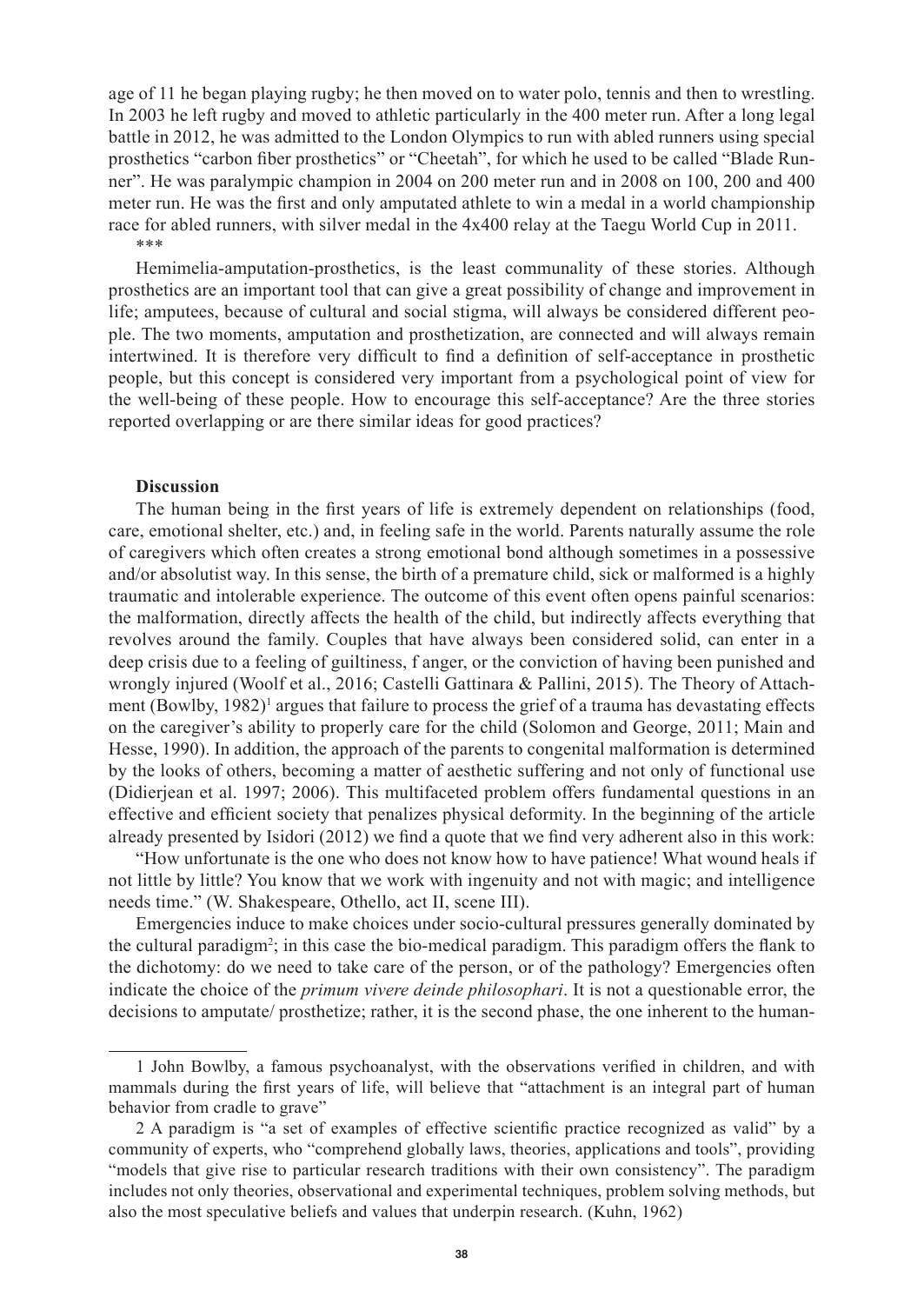ization of the emergency, the one that could be deficient. Speaking about the emergency should refer, at the first instance, to the foundational dimensions of: emotions, feelings and affections. (Isidori, op. cit.)

We further analyze the cases mentioned: they can offer reflections in this regard:

# **AIMEE MULLINS**

Born in the USA from Irish parents, themselves children of very large families. The father, a plasterer-worker forced to emigrate, had a strong conviction of the effectiveness of a degree to rise in the social elevator: the thing becomes a mantra for all his children. The first surgery, Aimee will have it on his first birthday, followed by three others; the last at 8 years old . Her early prosthetics were crude, like rounded plaster casts. With two brothers and 24 cousins, she developed a strong character; *she became a tomboy*, her father said in an interview (Leffler, 1998). Thanks to a scholarship for disabled people given by the Department of Defense, she attended the Georgetown University; in that context she realized the value (including the economic one) of the sport-Paralympic. In mid-1995, she decided to train for the Paralympics, despite missing just over a year at the games. She asked the famous Frank Gagliano to train her and so her sports career took off. Participation in the paralympics attracted the media attention to prosthetics (1996), the manufacturer then proposed a sponsorship agreement. Mullins often appears with her legs covered, but never forgets her prosthetic condition. The designer of Givenchy, Alexander Mcqueen, perceiving the personality of the (former) athlete, created wooden legs which looked like boots. She walked the catwalk without warning the media before. It was in this way that the *Wearable Sculptures* were born.

She will become even more famous in a TED talk titled "12 pairs of legs" (www.ted.com/ talk/aimee\_mullins).

Prosthetics are her added value.

#### **JESSICA LONG**

Tatiana Olegovna Kirillova was born in Bratsk, Siberia and was left in an orphanage; at thirteen months she was adopted by a couple in USA. At eighteen months she was amputated/ prosthetized. At six years she began swimming, a kind of liberation from prosthetics. At the age of twenty-one, accompanied by her adoptive parents, she went to Russia to meet her biological parents: *"I really dreamed of this moment. My parents in the U.S., they always told me I was adopted. It has never been a secret to me"*(dailymail.co.uk,16/12/2013; siberian-times.com,  $7/12/2013$ ;). In the most successful year she takes a break (three months) from competitions to train the women's swimming team in his first pool in Baltimore: "*Seeing how excited they were to train in the sport I'm passionate about was incredible. I took a step back from the sport while continuing to be part of it, and it really helped me to fall in love again at swimming and I confirm that I still want to be part of it.*" (teamusa.org, 03/28/2018). Prosthetics are an aid you can use.

#### **OSCAR PISTORIUS**

He is the second of three children from Sheila and Henke Pistorius. Born in 22/11/1986, in the province of Transvaal in South Africa, he is an Afrikaner, descendant of Dutch settlers living in rural areas (former settlers carefully used to defend themselves). In his autobiography, Pistorius tells the story that led his parents to the choice of amputation:

*"decisive was when my parents asked to meet some of the boys already operated [...] and realized that the boy they were waiting for, It was the same one they saw running in the garden!" (Pistorius, Merlon, 2008).*

The parents' divorce took place when he was six years old. He had a strong influence from the mother who kept repeating him the same thing: "*The real loser is not who crosses the finish line last, is who sits down to look at the others*". The mother (Sheila) used to wake the children up every morning and without a twist, ordered Oscar's brother "*put on your shoes*" and Oscar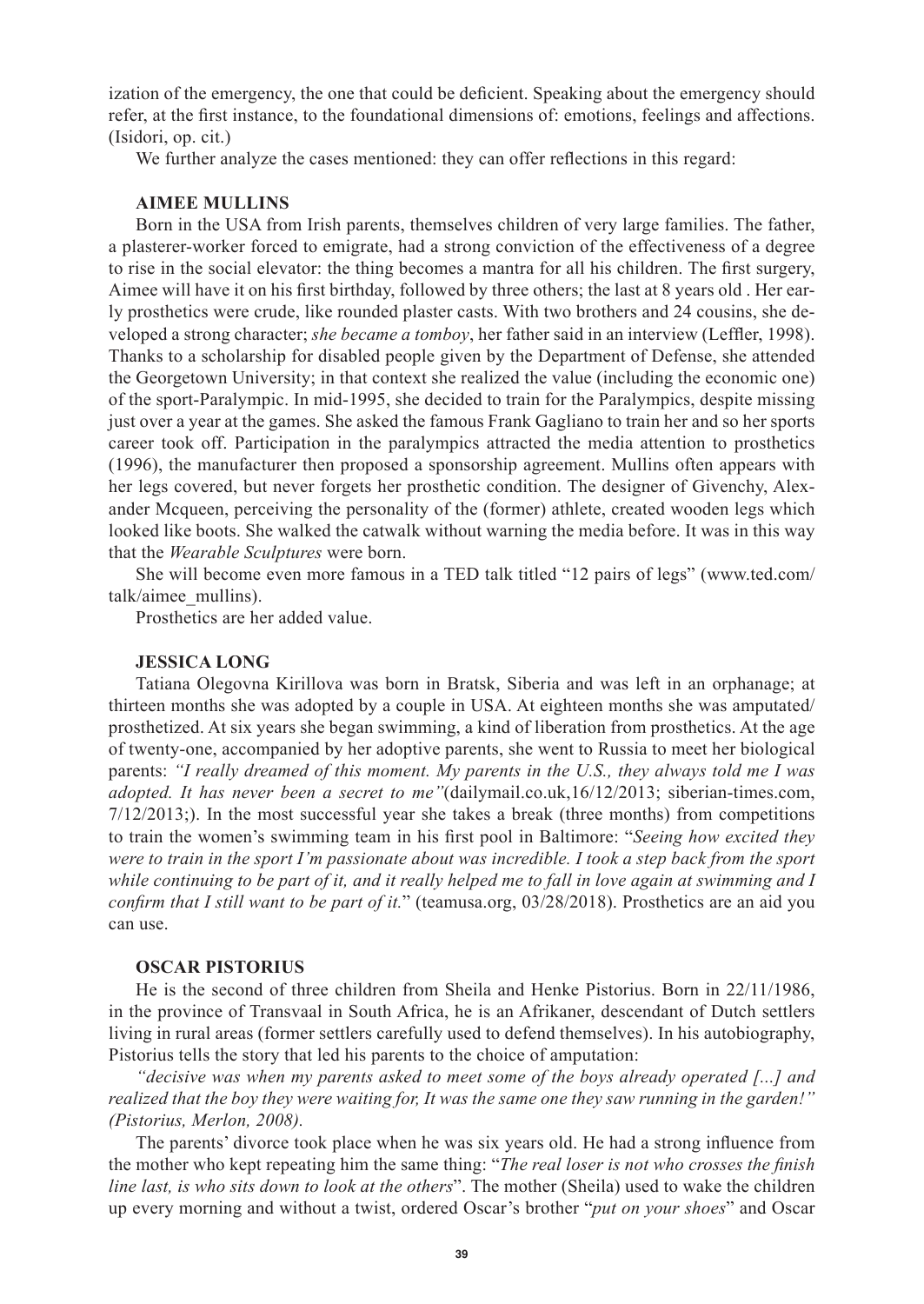### "*put on your legs*" (Buccini, 2013)

The mother died when Oscar was fifteen years old and he tattooed the event on his arm. He switched to athletics around sixteen years old, after several knee problems resulting from rugby. In 2017 he was sentenced by the Supreme Court of Appeal of Johannesburg to thirteen years and six months in prison for the murder of his girlfriend Reeva Steenkamp in 2013 (Buccini, 2013; Riotta, 2013) At the trial he shows up with no prosthetics.

## **Conclusions**

"Resilience" is a commonly used term nowadays. The word is borrowed from metal technology and indicates, the breaking strength following a stress. The term contains a set of personal, family and environmental characteristics that promote a good process of adaptation and transformation, despite the risks and adversities. This expression finds great success thanks to the work of Boris Cyrulnik, in which he indicates this neologism, *which allows even the most abused to find autonomously the psychological resources to react and then structure a healthy personality* (Cyrulnik, 2000).

According to Marcel Manciaux, famous author in the themes of child abuse, it is: "the ability of a person or group to develop well, to continue to plan and project into the future, in the presence of destabilizing events, difficult living conditions, sometimes very hard traumas". (Manciaux, 2001)

How do you educate in resilience? According to Canevaro (2016) you have to leave open a mental space with three questions: What is the truth? What is good? What is beauty?

It is called *kalokagathìa*, which in the world of classical Greece also indicated the ideal of sport. Training/education is the only way to achieve it.

*A scientist's work is to proceed in the dark with a candle in his hand: it means to see little of what is around; a scientific method is a method that seeks risk.* 

This is more or less the concept that Bachelard proposed in the famous treatise "Epistemology" (Bachelard, 1975). In this case, the bio-medical paradigm, and the subsequent choices, shed light on the problem only in part. Out of the three cases proposed, one is "accompanied", "educated" by actions following the trauma; in the case of Jessica Long, in which the adoptive parents lead the girl to develop resilience with both prosthetics, as well to life in general. In fact, thanks to swimming, she understands that she must "use" them without depending on them; accompanied by his adoptive parents she makes peace with her birth origins; she finally manages to break away from his matrix of success showing autonomy. Differently Mullins cohabits with the prostheses, that became the reason of her existence, indeed they are her successful multiplier, However, her resilience is totally dependent on them which she worships like a totem (twelve pairs of legs/prostheses). Finally Pistorius is not accompanied/ educated because of the rigid culture of origin, because of the divorce of the parents, as well as because the loss of the mother; his resilience is limited by the only approach he received, the biomedical one. In his second life he realizes that he is disabled (without being accompanied/educated), and the prosthetics remind him. Paraphrasing, being in prison, becomes free from prosthetics.

Taking care of the person or the disease? The problem does not arise: the human person is a psycho-physical unit. The problem in question has as a frequent reaction, the implementation of ruminative thought styles: parents wonder why and seek a solution. This reinforces a dysfunctional purpose of loss avoidance focusing on the abilities of the child while ignoring his affective world and who he really is with his limits and skills (Mignani , 2019). Therapeutic amputation of the affected limb or a part of it should be considered only after assessing the functional and psychological implications of limb loss and/or when amputation is necessary for implant placement (Boyadjiev, 2018). All types of treatment must be accompanied/ educated to rebalance the disorders of the disease. This applies to all parents who have to make choices towards their children.

This applies to all emergencies that arise in emergencies.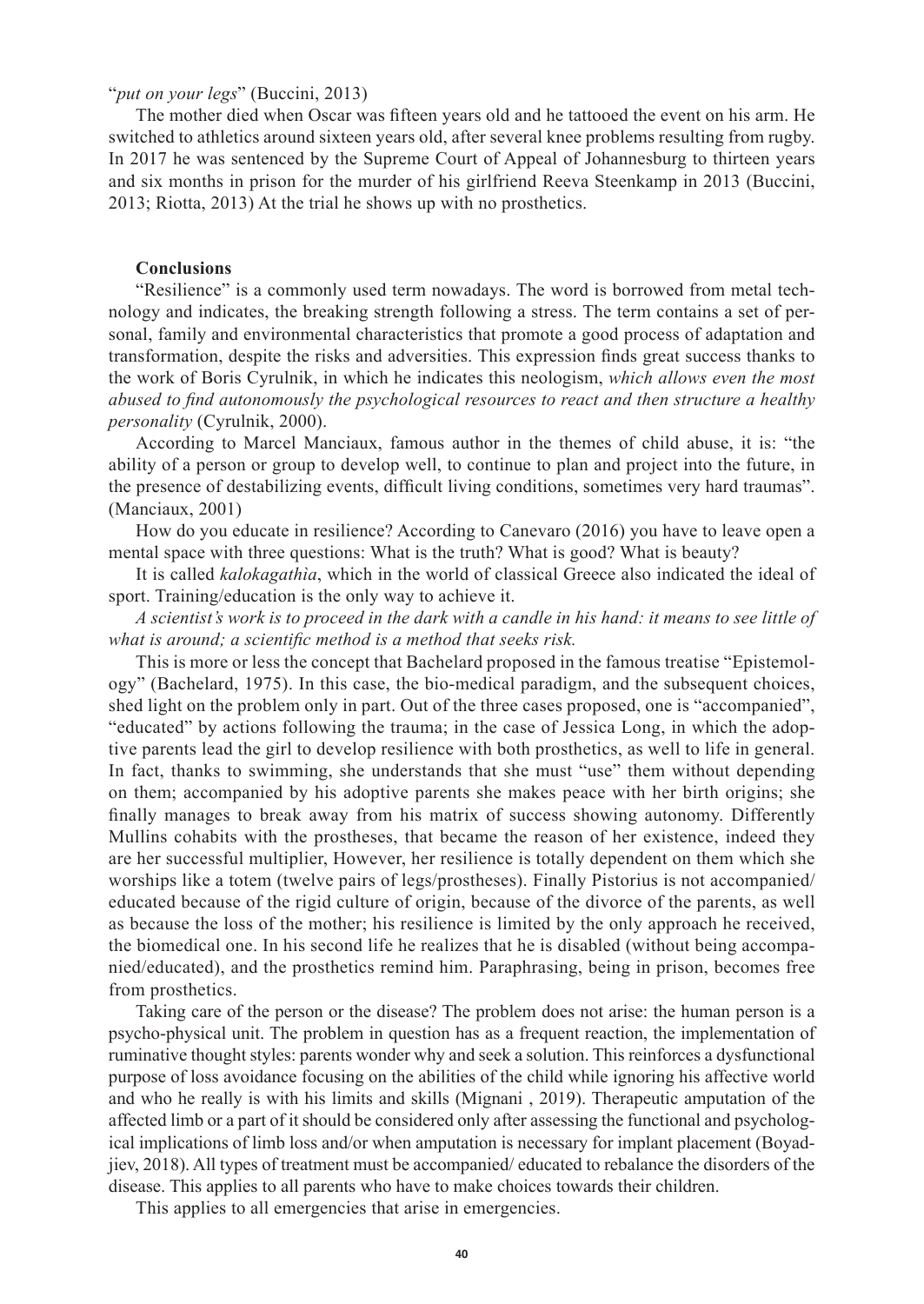## **References**

Arendt H., Vita activa (1958), Bompiani, Milano 1988, p. 182.

Bachelard G., (1975) Epistemologia (Ed. italiana, intr. F. Lo Piparo), Laterza, , p. LV.

- Bowlby, J. (1982). Costruzione e rottura dei legami affettivi, Raffaello Cortina Editore, Milano. Boyadjiev Boyd S. A. (2018) Alterazioni congenite dell'arto. www.msdmanuals.com/it
- Buccini G.,(2013) Ascesa e caduta del superuomo che correva contro il destino. L'ultima lettera della madre letta ogni giorno. Ritratto di Pistorius. Corriere della sera 15 febbraio 2013 Pag 21
- Butnaru D., (2020) (a cura di) Medial Bodies between Fiction and Faction: Reinventing Corporeality transcript-Verlag
- Canevaro A., Malaguti A., Miozzo A., Venier C., (2001) (a cura di), "Bambini che sopravvivono alla guerra", Erickson, Trento.
- Canevaro A.,(2016) Ci può essere dialogo al riparo da ogni rischio? www.cortiledeigentili.com/ wpcontent/uploads/2016/02/2.
- Castelli Gattinara P., Pallini S., (2015) Having a child with a severe disease: parents' reaction to diagnosis. *Medic Journal Campus*; 23(1):9-14
- Cyrulnik B., (2000) Il dolore meraviglioso. Diventare adulti sereni superando i traumi dell'infanzia. Frassinelli Editore, Milano Ed. Transcript Verlag,
- Didierjean A, Pillet J, Foucher G. (1997) Approche psycologique du patient agenesique. Communication Sofmerr Strasbourg, Octobre
- Didierjean A., Pillet J., (2006) Le malformazioni congenite: quali sguardi? Rivista Italiana di chirurgia della mano Vol. 43(2)
- Isidori M.V. (2012). Il volto umano dell'emergenza. Implicazioni pedagogico-educative. Ricerche di Pedagogia e Didattica, vol. 7, p. 169-182,
- ISTAT Rapporto 03/12/2019 Conoscere il mondo della Disabilità: Persone, Relazioni e Istituzioni
- ISTISAN Rapporto n°15 16 Il Registro Nazionale e i Registri Regionali e Interregionali delle malattie rare
- Kuhn T., (1962) La struttura delle rivoluzioni scientifiche. Einaudi Ed.
- Leffler P., *Aimee Mullins riceverà uno speciale onore stasera* The Morning Call 03/12/1998
- Dolezal L., (2020) Disability as Malleability https://itdfproject.org/wp-content/uploads/ sites/88/2020/10/Disability-as-Malleability-LDolezal-4.pdf
- Main M, Hesse E. (1990) Parents' unresolved traumatic experiences are related to infant disorganized attachment status: Is frightened and/or frightening parental behavior the linking mechanism? Attachment in the preschool years: Theory, research and intervention. In: Greenberg M, Cicchetti D, Cummings EM, editors. University of Chicago Press; Chicago:. pp. 161–184.
- Manciaux M. (2001). La résilience: résister et se construire. Genève: Cahiers médico-sociaux.
- Mignani S.,(2019),(a cura di): Counseling psicologico ai genitori di un figlio con una disabilità acquisita. Unità Operativa di Neuroriabilitazione e UDGEE www.ospedalebambinogesu.it/
- Mullins A It's not fair having 12 pair of legs www.ted.com/talk/aimee\_mullins\_prosthetic\_aes-thetics.
- Pistorius O., Merlo G., (2008), *Dream runner. In corsa per un sogno.* Ed. Rizzoli, MI
- Richmond S., Atkins J., (2005), A population-based study of the prenatal diagnosis of congenital malformation over 16 years. *BJOG*, *International Journal of Obstetrics and Gynaecology 112, pp. 1349 – 1357*
- Riotta G., (2013) Pistorius, il traguardo perduto di un eroe fragile LA STAMPA 15 febbraio 2013
- Solomon J, George C, eds. *Disorganized attachment and caregiving.* New York: Guilford Press 2011.
- WHO (2004) The global burden of disease: 2004 update. Geneva, World Health Organization, 2008.